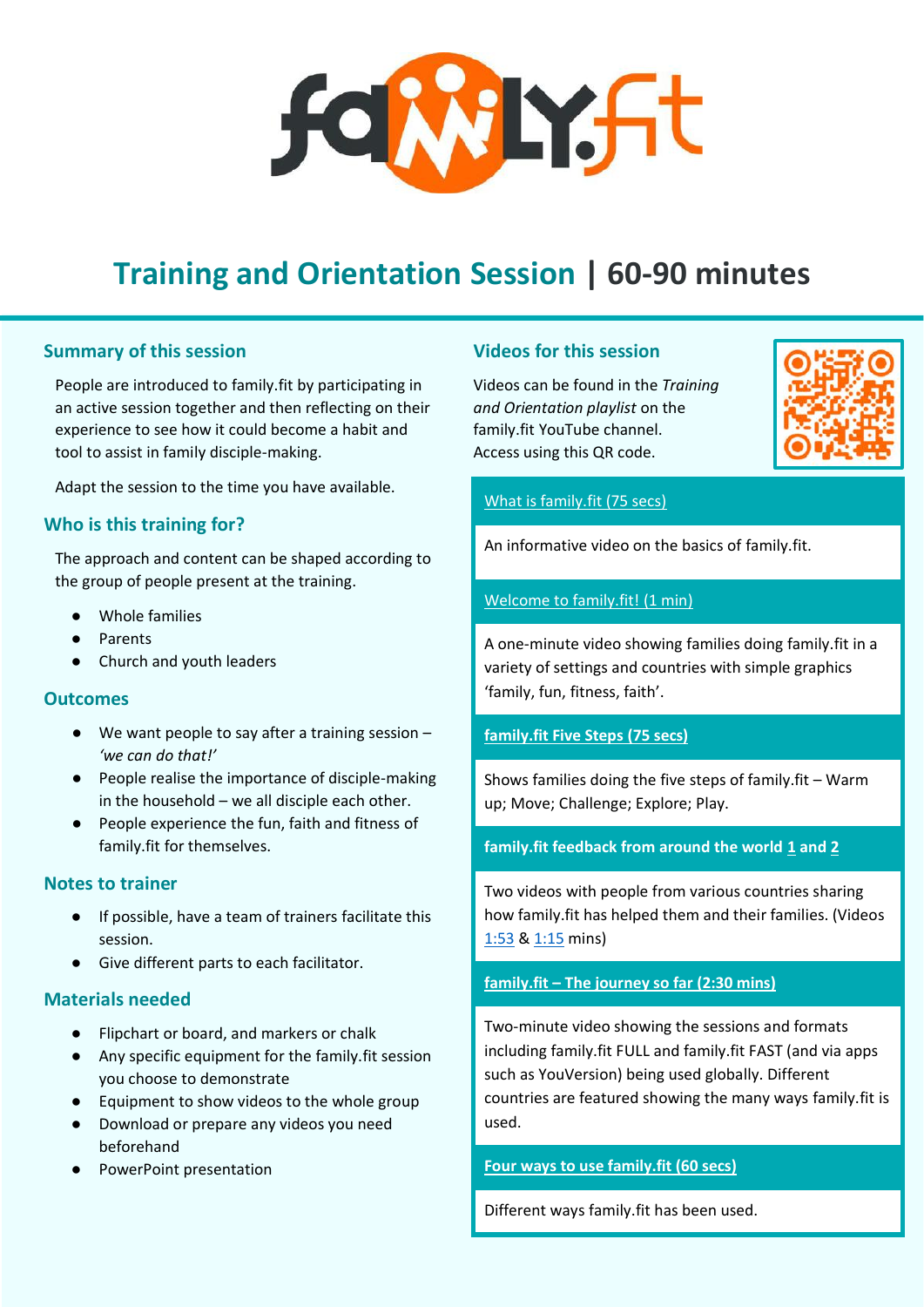

# **Training Session Outline**

# **Step 1 – Stimulate curiosity (8 minutes)**

#### **Key point:** Let's get people curious and motivated about being together in this training session.

#### **Welcome — 2 minutes**

Welcome everyone to the session. Give them an outline of what we will be doing together.

**Say:** You'll be introduced to family.fit by participating in an active session together and then reflecting on your experience to see how it could become a habit and tool to assist in disciple making in your family and church.

#### **Icebreakers — 3 minutes**

**Link -** getting a family to sit, read, and discuss the Bible can feel like an impossible task. For some families, adding a fitness aspect can seem way out of their 'comfort zone'.

Choose from these options:

**Surprising physical challenge** – Jump while holding your feet.

*Surprising Physical Challenge Instructions:* 

*Line up and jump as far as you can in front of you. Line up again, but this time bend over and hold your toes as you jump.* 

- How did you go?
- What was easy/difficult?

Play a game of **Knee Tag** in family groups (or groups of about 6 people)

#### *Knee tag instructions: [see video]*

*Compete in pairs.* 

*Try to touch your opponent's knees as many times as you can in 60 seconds while you protect your own with your hands and body position. Change partners.* 

#### **Watch a family.fit promo video – 1-3 minutes**

● Family huddle to discuss … What things do we love to do together?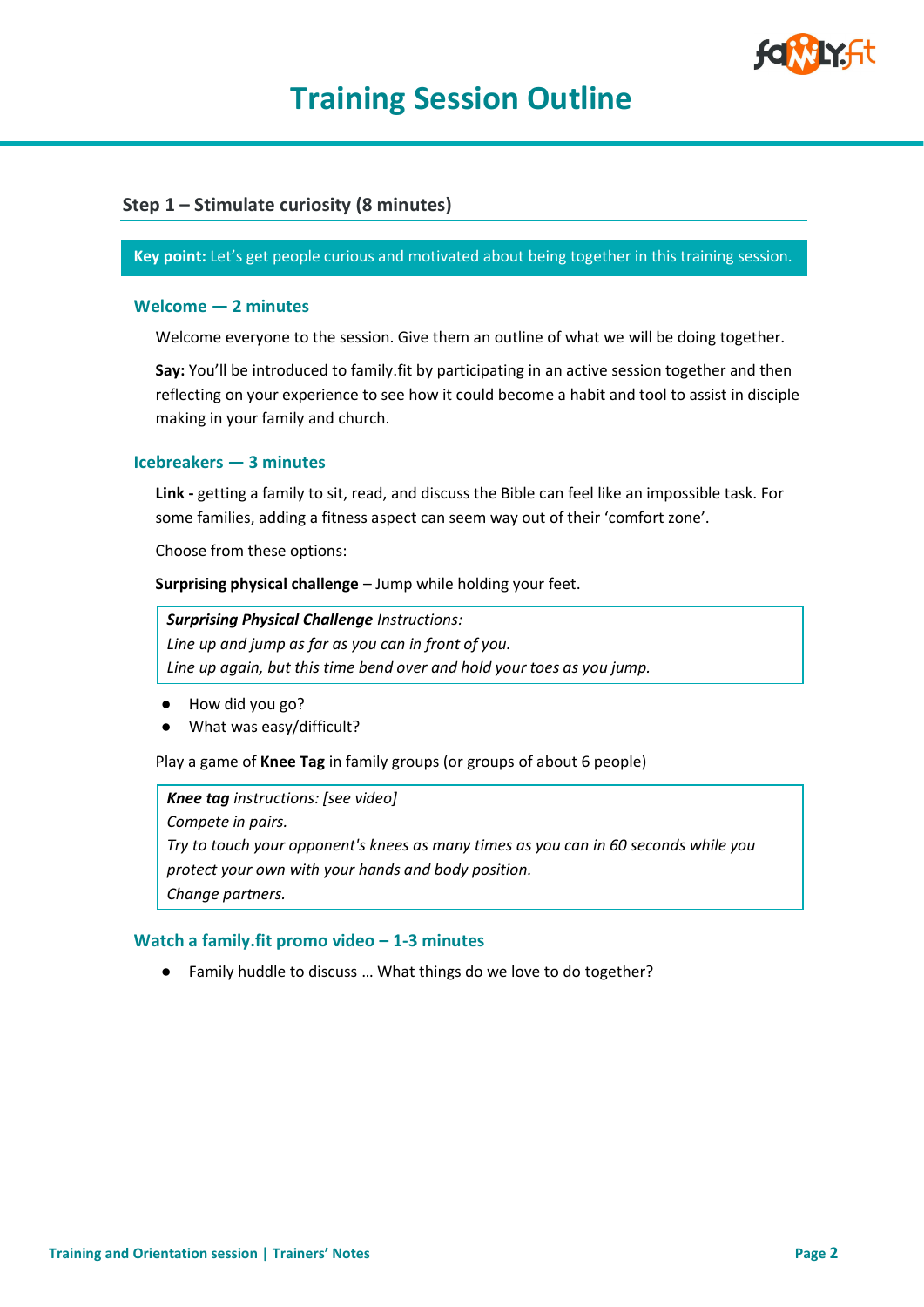

**Key point:** There are great needs in families. Family.fit can help families of all shapes and sizes to communicate, be active together and grow in their faith as they engage with the Bible and pray together.

#### **Discussion starter – 5-10 minutes**

Choose a question or questions to talk about in small groups. After 7 minutes collect some of the responses and put them on a flipchart or whiteboard.

- 1. What are the biggest influences for families in your community? *What are the biggest challenges?*
- 2. What do families in your community enjoy doing together? *What does 'family time' look like?*
- 3. What are the challenges to reading the Bible and praying together as a family?

# **Explain family.fit – 5-10 minutes**

Choose one or two of these tools to explain family.fit.

- 1. **Watch videos** from families in many contexts who tell of their experience with family.fit *(see intro page and link to the videos available).*
- 2. **Explain the structure** of a session using the PowerPoint.
- 3. Explain some of the **features** as you look at a session together:
	- a. Flexible five-step format in FULL and two-step format in FAST versions of family.fit.
	- b. 10 basic functional movements that are repeated and built upon e.g. sit-ups, squats etc.
	- c. Games and challenges that are fun but can be scaled to feel like a serious workout.

# **Step 3 – Explore family.fit together (20-30 minutes)**

**Key point:** We'll all see how simple and accessible the idea is by trying it together. Every aspect can be changed and adapted for your family situation.

#### **Try it: demonstrate a family.fit session together – 10 minutes**

#### **Do the family.fit 'fast' session on the PowerPoint (10 minutes)**

(Optional: If you have more time use a 15-20 minute 'full' version of family.fit. Go to family.fit and download or pass out a trial session. *(*For example *[https://family.fit/en/seasons/growing](https://family.fit/en/seasons/growing-together/1-how-to-be-kind-to-others)[together/1-how-to-be-kind-to-others/](https://family.fit/en/seasons/growing-together/1-how-to-be-kind-to-others))*

Participants will experience it best if divided into family sized groups of 3-10 people. Mix up the group sizes.

This needs to be led from the front by a facilitator.

While facilitating the family.fit session, the leader who is running the debrief should take time to observe what is happening as participants do family.fit together. Use these observations to help with the debrief.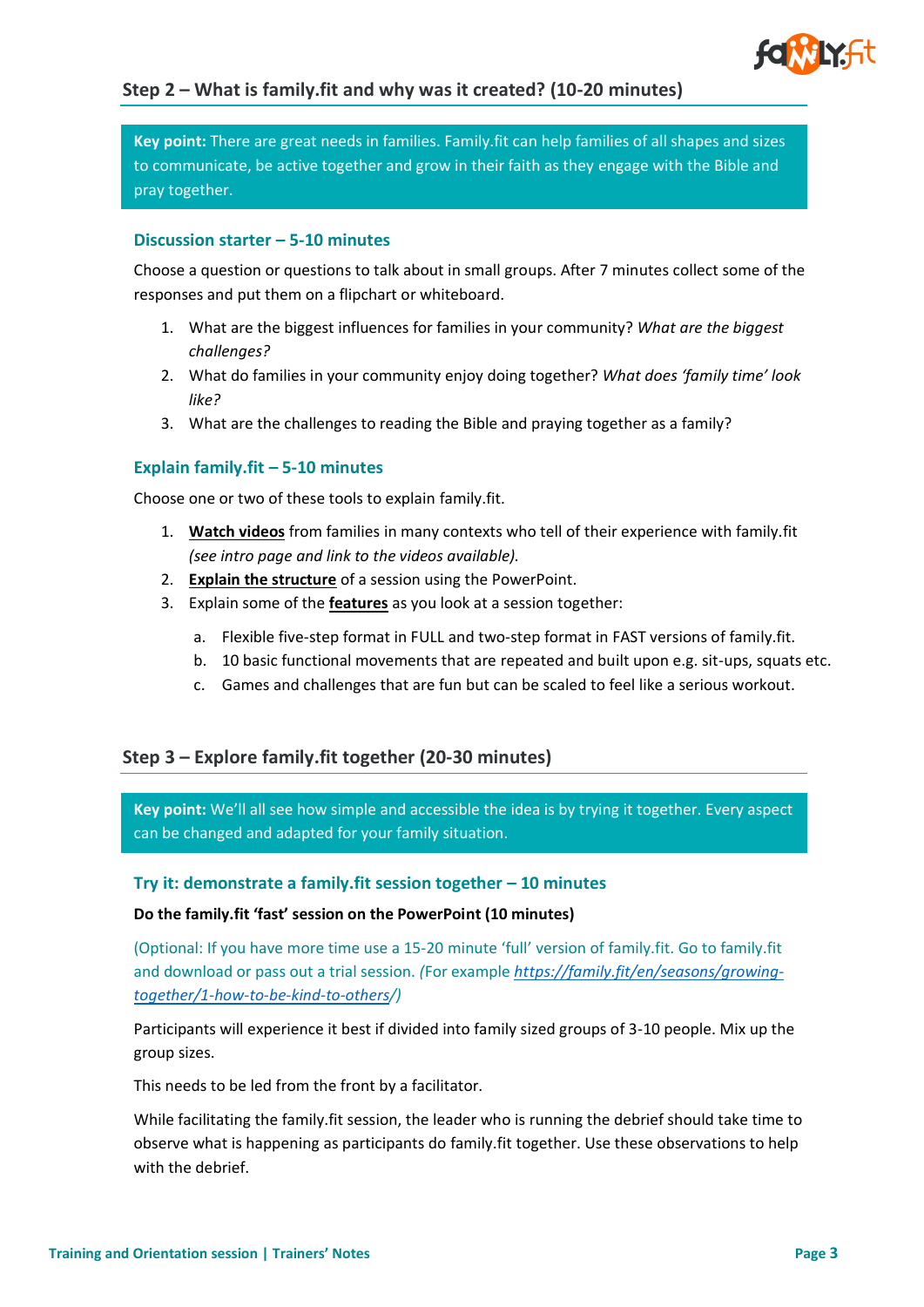

#### **Debrief the family.fit session together – 10 minutes**

After the family.fit session, sit down and reflect on what just happened.

Questions you could use:

- What were the different parts of the session?
- What did you enjoy?
- What could work well in your family?
- What would you need to change and adapt for your context?

**Note:** it is best to see the family.fit sessions as a springboard. It will help you dive into disciplemaking in new ways with your family. It is a library of ideas you can use or modify.

#### Draw any of these ideas out during the debrief:

| Low equipment                                                            | Everything you need is probably in your home<br>already.                                                                                                                                                                                                                                                                                                                                                                                                                                                                                   |
|--------------------------------------------------------------------------|--------------------------------------------------------------------------------------------------------------------------------------------------------------------------------------------------------------------------------------------------------------------------------------------------------------------------------------------------------------------------------------------------------------------------------------------------------------------------------------------------------------------------------------------|
| You can use any sized space                                              | Indoors or outdoors<br>Small apartments or parks                                                                                                                                                                                                                                                                                                                                                                                                                                                                                           |
| <b>Flexible templates and</b><br>timeframes                              | Use the family fit structure as a guide only (like a<br>$\bullet$<br>springboard).<br>Add or subtract activities to suit your family and the<br>time you have available.                                                                                                                                                                                                                                                                                                                                                                   |
| <b>Adapting for different fitness</b><br>levels (this is called scaling) | Families will have different fitness levels. Rather than<br>$\bullet$<br>expecting everyone to do the same thing, the aim is<br>for everyone to get active. For some it will be a little<br>and for others a lot - there just needs to be some<br>challenge.                                                                                                                                                                                                                                                                               |
| Adapting for different age levels                                        | Every family is different. You can adapt the workout<br>$\bullet$<br>and games, and you can adapt the level of questions<br>depending on the maturity of your family or group.<br>See what works. Be creative.                                                                                                                                                                                                                                                                                                                             |
| Adapting for different size and<br>shaped families/group settings        | • You could adapt the sessions so they could be led<br>upfront with a group of children/youth or family<br>groups as part of an event. People could be split into<br>small teams/groups and a group leader chosen from<br>each to help lead the discussions in their group.<br>Young people could be challenged to try the session<br>$\bullet$<br>at home with their families. Show the family.fit<br>sessions on phone, send link to parents or print off<br>sessions to try at home and encourage them to do it<br>with their families. |
| Discussion starters to introduce a<br>topic                              | A major indicator of health in a family is how they talk<br>$\bullet$<br>together. Family fit can help your family discuss ideas<br>that really matter - truth, integrity, friendship, love<br>and hope.                                                                                                                                                                                                                                                                                                                                   |